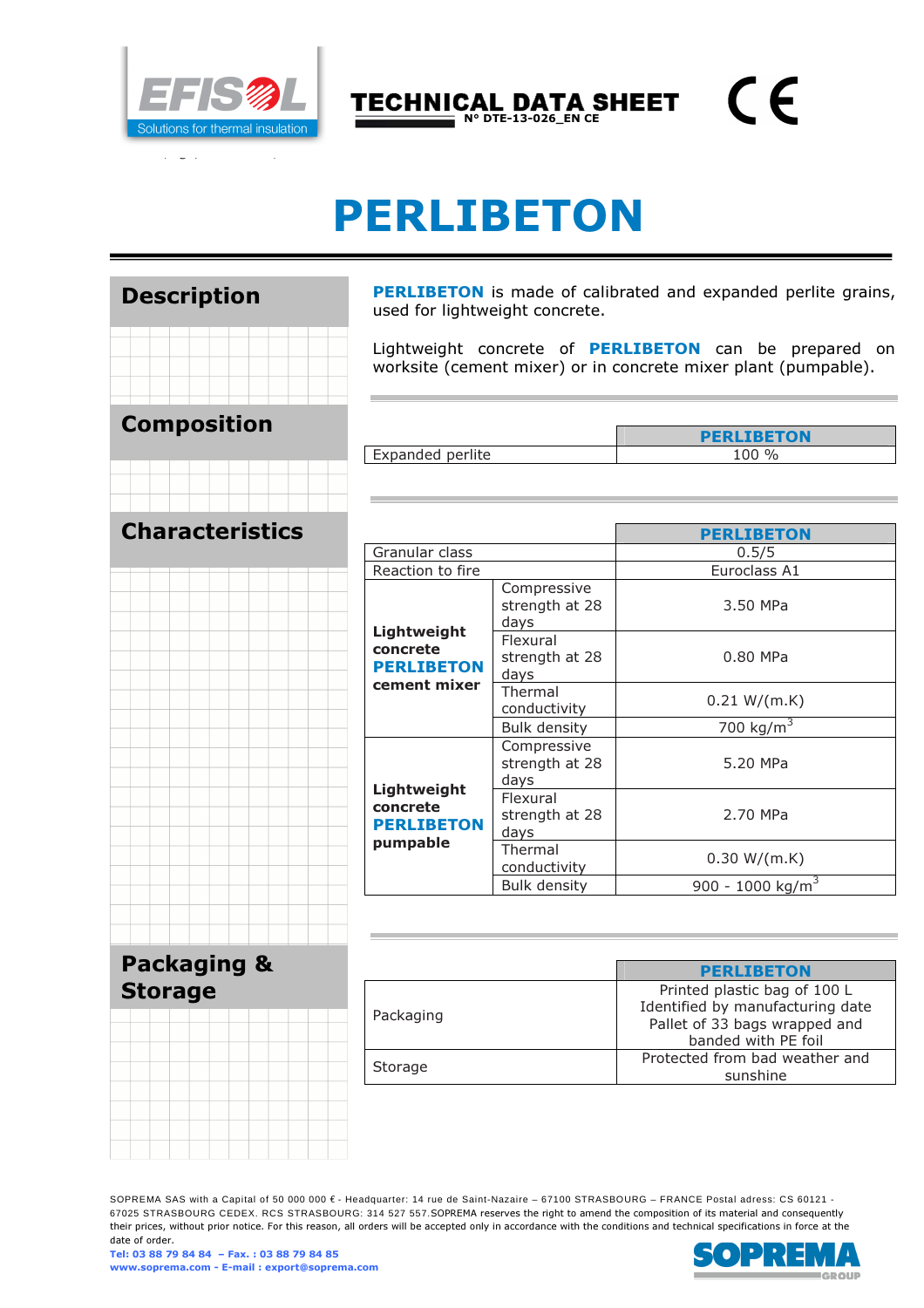

Installation

User application PERLIBETON is used to make lightweight concrete, for levelling and for thermal insulation of floors.

 $\epsilon$ 

#### Lightweight concrete **PERLIBETON** : CEMENT MIXER

Step 1: Clean the floor of all debris, water spots and dusts.

TECHNICAL DATA SHEET  $N^{\circ}$  DTE-13-026\_EN CE

Step 2: Place a protection polyethylene film of 150 µm against the laitance penetration on the support. This film can be replaced by a thin acoustic underlayer from the range VELAPHONE, in the case of thermo-acoustical floor (refer to the relevant technical datasheet).

Step 3: Place a peripheral separation tape along verticals wall and pipes penetrations.

Step 4: Lay the welded mesh (mesh size 50 mm x 50 mm, minimum weight 650 g/m²) on the floor without perforating the protection film.

**Step 5**: Put wooden wedges on the support to the level to be reached by the lightweight concrete.

Step 6: Mix, in the cement mixer, the PERLIBETON with sand, cement, water according the following composition:

|                                                                | <b>Lightweight concrete</b><br><b>PERLIBETON</b><br>(Cement mixer) |                  |  |
|----------------------------------------------------------------|--------------------------------------------------------------------|------------------|--|
| <b>PERLIBETON</b>                                              | 1 bag (100 L)                                                      | 8 bags (800 L)   |  |
| Cement<br>CEM II / A 32.5<br>CEM II / B 32.5<br>CEM I / A 42.5 | 40 kg                                                              | 320 kg           |  |
| Sand-Granular class 0/4 mm                                     | 24 kg                                                              | 190 kg           |  |
| Water                                                          | 20 I                                                               | $160 L \pm 10 L$ |  |

Nota: 1 m<sup>3</sup> of lightweight concrete equals 800 L of **PERLIBETON**.

**Step 7:** Pour between the wooden wedges the lightweight concrete PERLIBETON while positioning the welded mesh in the middle of the concrete. Then level the concrete by using a ruler. Provide expansion joints every 40 m² made at least 24 hours after the concrete has been poured.

SOPREMA SAS with a Capital of 50 000 000 € - Headquarter: 14 rue de Saint-Nazaire – 67100 STRASBOURG – FRANCE Postal adress: CS 60121 -67025 STRASBOURG CEDEX. RCS STRASBOURG: 314 527 557.SOPREMA reserves the right to amend the composition of its material and consequently their prices, without prior notice. For this reason, all orders will be accepted only in accordance with the conditions and technical specifications in force at the date of order.

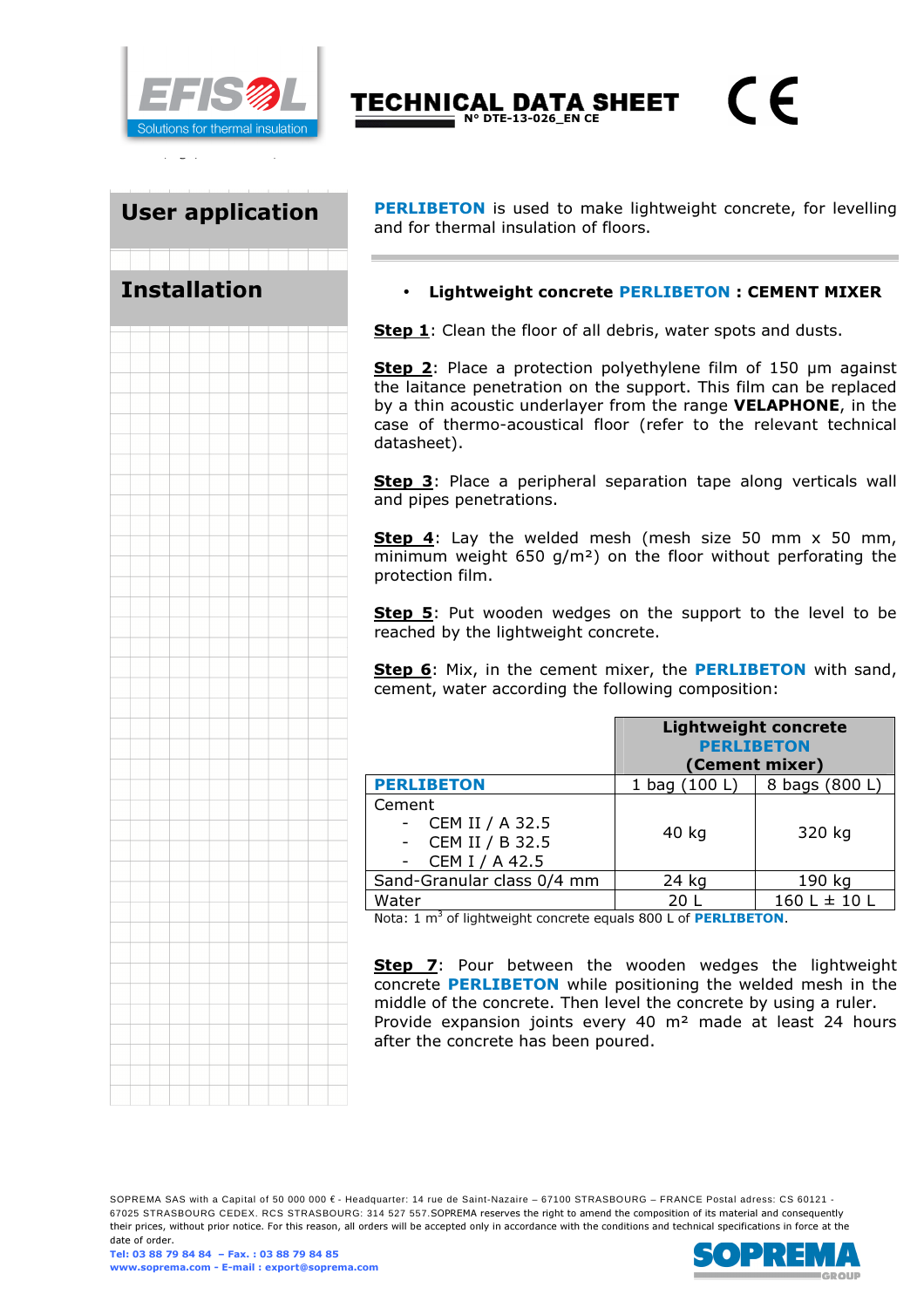

TECHNICAL DATA SHEET  $N^{\circ}$  DTE-13-026\_EN CE

## Installation



Step 8: After levelling the concrete, remove wooden wedges and fill their place with lightweight concrete **PERLIBETON**.

 $\epsilon$ 

Step 9 (optional): Smooth the lightweight concrete PERLIBETON with a trowel.

### • Lightweight concrete PERLIBETON : PUMPABLE

Only the step 6 is changed. The composition and the way to mix (directly in concrete mixer truck) are different. The other steps remain the same.

|                                                                | <b>Lightweight concrete</b><br><b>PERLIBETON</b><br>(Pumpable) |
|----------------------------------------------------------------|----------------------------------------------------------------|
| <b>PERLIBETON</b>                                              | 8 bags (800 L)                                                 |
| Cement<br>CEM II / A 32.5<br>CEM II / B 32.5<br>CEM I / A 42.5 | 350 kg                                                         |
| Sand-Granular class 0/4 mm                                     | 400 kg                                                         |
| Water                                                          | $200 L \pm 10 L$                                               |

## Special indications



## Hygiene, health and environment:

**PERLIBETON** is not classified as dangerous according to French and European regulations.

For further information, please refer to relevant Safety Data Sheet, including Personal Protection Equipment (PPE) to wear.

Regarding product residue of **PERLIBETON** material: nonhazardous waste, non-inert - reuse or stocked in a storage facility for non-hazardous waste (ISDND – Dump class II).

Regarding product residue of lightweight concrete PERLIBETON : non-inert waste - stocked in a storage facility for non-inert waste (ISDI – Dump class III).

#### Integrated Management System QSE:

**PERLIBETON** is manufactured and controlled under an integrated management system Quality (ISO 9001), Environmental (ISO 14001) and Health-Safety (OHSAS 18001) certified.

SOPREMA SAS with a Capital of 50 000 000 € - Headquarter: 14 rue de Saint-Nazaire – 67100 STRASBOURG – FRANCE Postal adress: CS 60121 -67025 STRASBOURG CEDEX. RCS STRASBOURG: 314 527 557.SOPREMA reserves the right to amend the composition of its material and consequently their prices, without prior notice. For this reason, all orders will be accepted only in accordance with the conditions and technical specifications in force at the date of order.